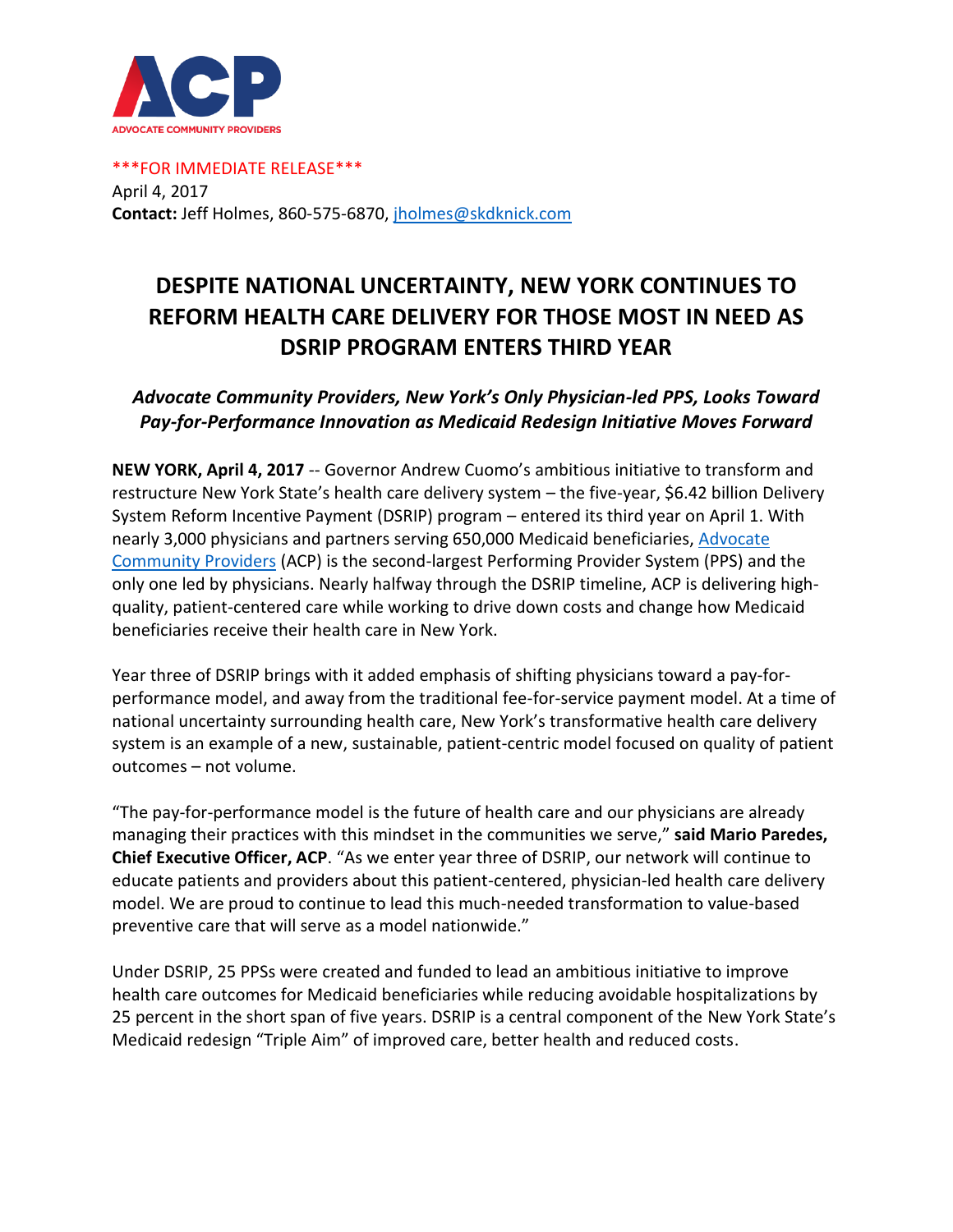

Unlike hospital-led PPSs, ACP leverages the longstanding personal relationships and cultural awareness of its 2,000 neighborhood physicians and 950 providers. ACP physicians often live and work in the same communities as their patients, which breaks down the linguistic, cultural and socioeconomic barriers that have traditionally impeded access to care in underserved communities.

"This is just the beginning for ACP and the DSRIP program as we continue to improve health care access and quality of care we provide to New Yorkers," said **Dr. Ramon Tallaj, Chairman of the Board,** and **Dr. Henry Chen, President of ACP**. "We are tremendously proud of our accomplishments thus far and are continuously impressed not only by the level of care provided by the physicians in our network, but the inroads we have made in these hard-toreach and high-risk communities. This progress and success is a direct result of ACP's unique offerings and our network's ability to communicate with our patients on a personal, culturally competent level."

To date, ACP has distributed the highest percentage of funds to physicians of all 25 DSRIP PPSs – 40.8 percent to Primary Care Physicians (PCPs) and 6.1 percent to non-PCPs, versus a statewide average of 3.89 percent and 0.73 percent.

In its first two years, ACP has implemented the following initiatives, directly reflecting the organization's mission and core values:

- **Promoting Preventive Care:** ACP has increased access to primary care and specialty services to narrow gaps in care and reduce health care disparities. ACP's Community Health Workers help patients navigate changes in care and connect with specialists, PCPs, and resources.
- **Offering Cultural Competency:** ACP's physicians and community health workers, who speak the same languages, understand the culture of their patients, and practice in their neighborhoods, are working to improve health literacy reduce emergency room overuse.
- **Educating Patients**: ACP has focused its educational efforts on chronic diseases most prevalent in these communities, such as diabetes, asthma, and hypertension. Initiatives include wellness fairs in [the Bronx](https://twitter.com/ACP_PPS/status/842754372308254720) and [Washington Heights](http://www.acppps.org/back-to-the-heights/) and healthy-eating focused book fairs i[n Harlem,](http://harlemworldmag.com/building-culture-health-harlem-hollis/) [Flushing](http://www.timesledger.com/stories/2016/23/bookhealthfair_2016_06_03_q.html) and [Brooklyn](http://queenstribune.com/will-work-books/) - target "hot spot" neighborhoods identified in ACP's community assessment analysis. ACP has partnered, and continues to work with, numerous Community-Based Organizations (CBOs) in Hispanic and Chinese communities to improve patient engagement and encourage participation in various community health events such as the above mentioned. ACP has also adopted the **DASH** nutrition plan, a proven approach to reduce the risk of hypertension, heart disease diabetes, and obesity and is working to promote and implement the plan throughout the communities they serve.

For more information on ACP or DSRIP, visi[t http://www.acppps.org/.](http://www.acppps.org/)